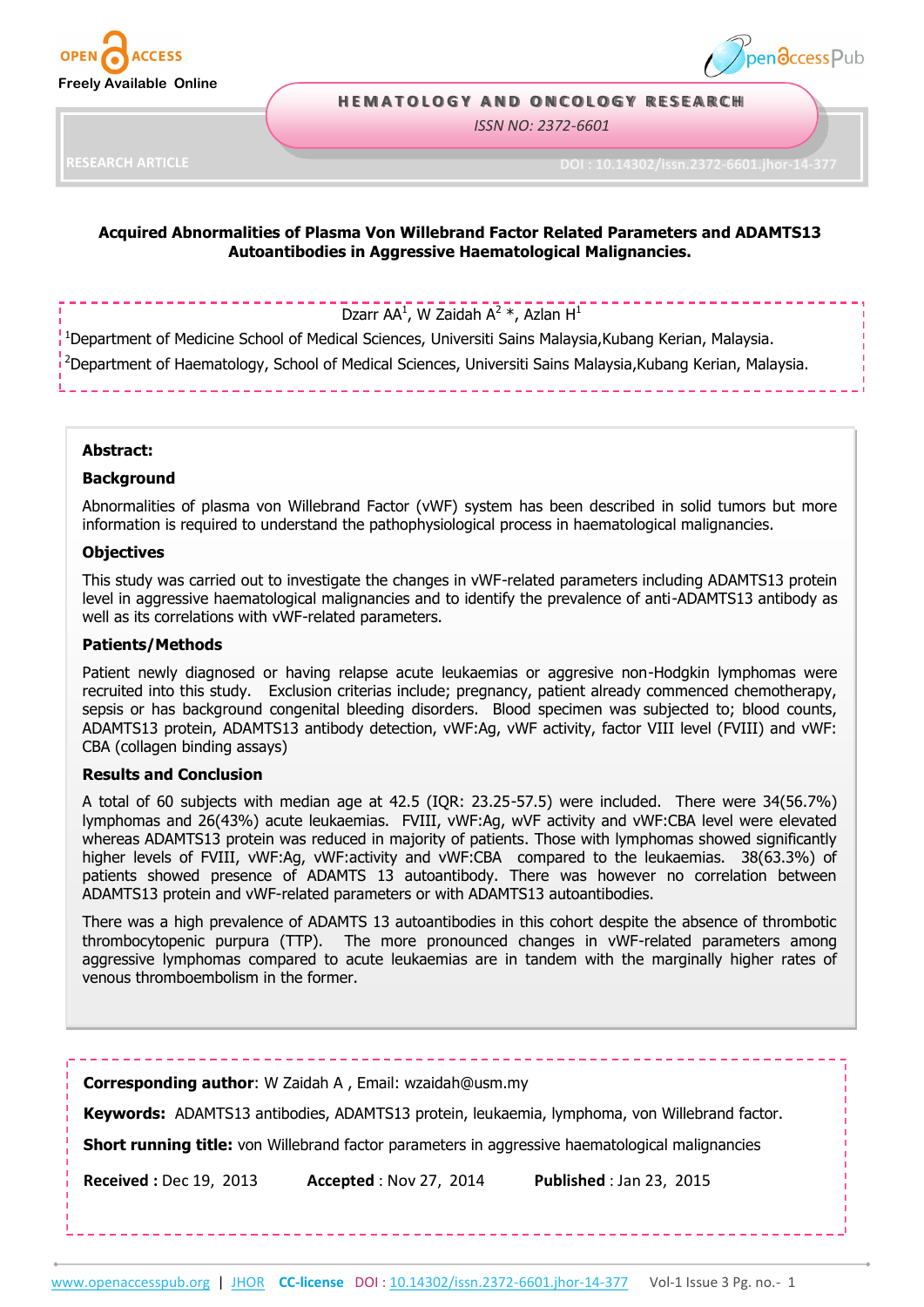



### **Introduction**

Haemostatic abnormalities in malignancies are well recognized but the understanding on the pathogenesis and characterization of von Willebrand factor (vWF) system in malignant disorders are still growing.

Both lymphoproliferative and myeloproliferative disorders at a lesser degree has been associated with imbalance in the vWF system. The presence of anti vWF autoantibodies result in acquired von Willibrand disease (vWD) whose clinical manifestations are related to bleeding tendencies. $1$  Despite the high prevalence of thrombocytopenia, coagulopathy and acquired vWD, haematological malignancies still ranked among the neoplasm most associated with venous thromboembolism (VTE). In a population-based casecontrol study, patients with haematologic malignancies in fact had the highest risk of VTE (odds ratio  $[OR] =$ 28.0; 95% CI, 4.0 to 199.7), followed by lung and gastrointestinal cancers.<sup>2</sup>

Studies on vWF system in non-haematological neoplasm showed elevated levels of vWF:Ag and vWF:Rcof as well as reduced plasma ADAMTS13 protein and activities in advanced stage tumors.<sup>3-4</sup> Severe plasma ADAMTS13 deficiency is associated with thrombotic microangiopathy an observation that first came to light in thrombotic thrombocytopenic purpura (TTP).<sup>5</sup>TTP results from deficiency of ADAMTS13, a metalloproteinase responsible in cleaving large vWF multimers which was intiated by inhibitory anti-ADAMTS13 antibody. It was subsequently known that these antibodies were not specific to TTP, but was also

identified in low titer in non-TTP autoimmune disorders such as in systemic lupus erythematosus (SLE) and antiphospholipid syndromes (APS) without clinical TTP.<sup>6</sup> The prevalence of anti-ADAMTS13 antibody in malignant conditions remained to be known.

Hence this study was carried out to investigate the changes in vWF-related parameters in aggressive haematological malignancies, for example acute leukaemias and clinically aggressive non Hodgkin lymphomas. Abnormalities in the von Willebrand factor system may partially explain its pro-thrombotic state similar to those shown in studies on solid tumors. Another aim was to identify the prevalence of anti-ADAMTS13 antibody and its association with ADAMTS13 protein in haematological malignancies.

### **Methodology**

A cross sectional study was conducted in Hospital Universiti Sains Malaysia (USM), Kubang Kerian, Kelantan, Malaysia from 2009 until 2012. This study was approved by the institution research and ethical committee.

### **Subject Recruitment**

All patients attending the haemato-oncology service in HUSM diagnosed with haematological malignancies were screened. Informed consent was taken from the selected participants. Inclusion criteria included all male and female subjects above 12 years old newly diagnosed with acute leukaemias and clinically aggresive non Hodgkin lymphomas. Patient whose disease relapsed following a period of treatment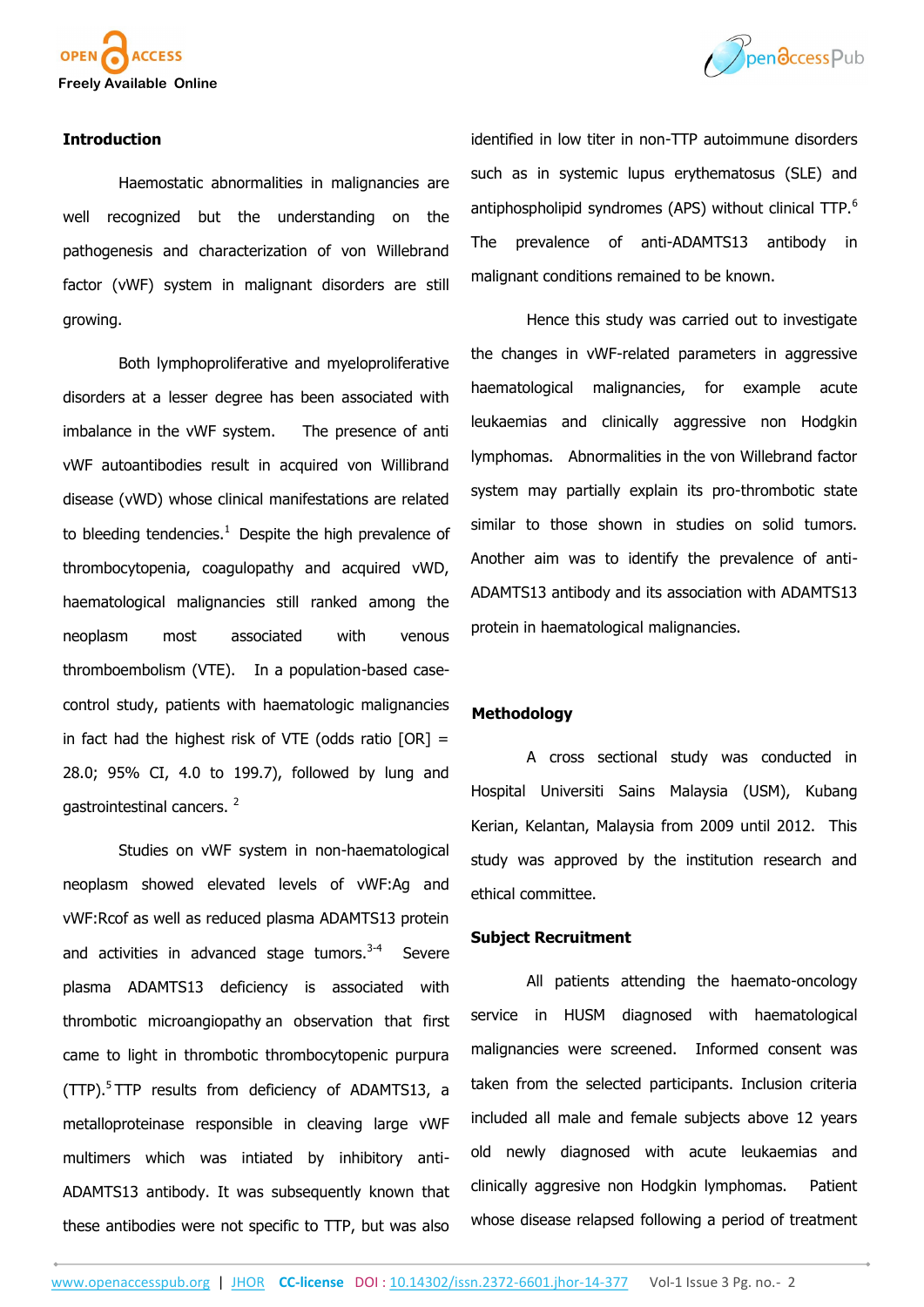

free remission was also eligible. Patients with the following attributes were excluded; Pregnant, patients who previously have been diagnosed with congenital haemorrhagic or thrombotic disorders, clinical or microbiological evidence of sepsis, and those already started on curative chemotherapy during blood specimen collection.

### **Materials and methods**

Ten mls of blood was collected from consented subject in sodium citrate and EDTA anti coagulant containers (for blood counts only). Patients' biodata and clinical information were recorded. The following laboratory investigations were performed; full blood count and ABO blood grouping, prothrombine (PT) and activated partial thromboplastin time (aPTT), factor VIII assay, von Willebrand factor antigen (vWF:Ag), vWF activity, collagen binding assay (vWF:CBA)**,** ADAMTS13 protein assay andADAMTS13 auto-antibody detection assay.

All laboratory tests were conformed to the standard operating procedure for the haemostatic tests in the Coagulation section, Haematology Laboratory, USM. All the procedures were adhered to the Clinical and Laboratory Standards Institute (CLSI) guidelines for coagulation tests. Full blood counts were performed on Sysmex XE 2100 Hematology analyser whereas PT and aPTT were carried out on coagulation analyser, STA Compact using Diagnostica Stago reagents.

For Factor VIII assay, the test was done on STA Compact coagulation analyser using factor VIII deficient



plasma and reagents (produced by Diagnostica Stago, France). Measurement of vWF:Ag assay was done by automated latex enhanced immunoassay for quantitative determination using the reagents from Diagnostica Stago. For the vWF activity assay, the test was performed using Hemosil TM reagents on ACL 9000 coagulation analyser (produced by Instrumentation Laboratory, USA and Italy). The test for CBA:vWF was based on Enzyme Linked Immunosorbent assay (ELISA) method using TECHNOZYM reagents (produced by Technoclone GmbH, Vienna Austria). All tests were carried out according to the manufacturer's instructions.

ADAMTS13 antigen assay and autoantibody detection were done according to manufacturer's instruction, using IMUBIND ADAMTS13 ELISA (product no, 813) and ADAMTS13 Autoantibody ELISA (product n. 814) respectively both from American diagnostic, West Avenue Stamford.

The normal ranges for the following tests were available from the established local laboratory reference ranges from healthy volunteers (Hb; Male:  $12 - 16.5q/dl$ and female:  $9.8 - 13.8$  g/dl, WBC  $4.3 - 10.8 \times 10^9$ /L; Plt 150-400x10<sup>9</sup> /L; PT 12.61-15.72s; aPTT 30-45.8s; FVIII assay 50-190%; vWF:Ag 50-160%; vWF activity 40- 170%; vWF:CBA 60-130). For ADAMTS13 related tests, the manufacturer recommended ranges were used (ADAMTS13 protein 630-850ng/mL; ADAMTS13 autoantibody cutoff value at 9.6 AU/mL. The autoantibody is expressed in Arbitrary Units/mL which is equal to to 1 ug/mL of affinity purified human anti-ADAMTS 13 IgG). The manufacturer recommended ranges were verified using healthy volunteers (n=20).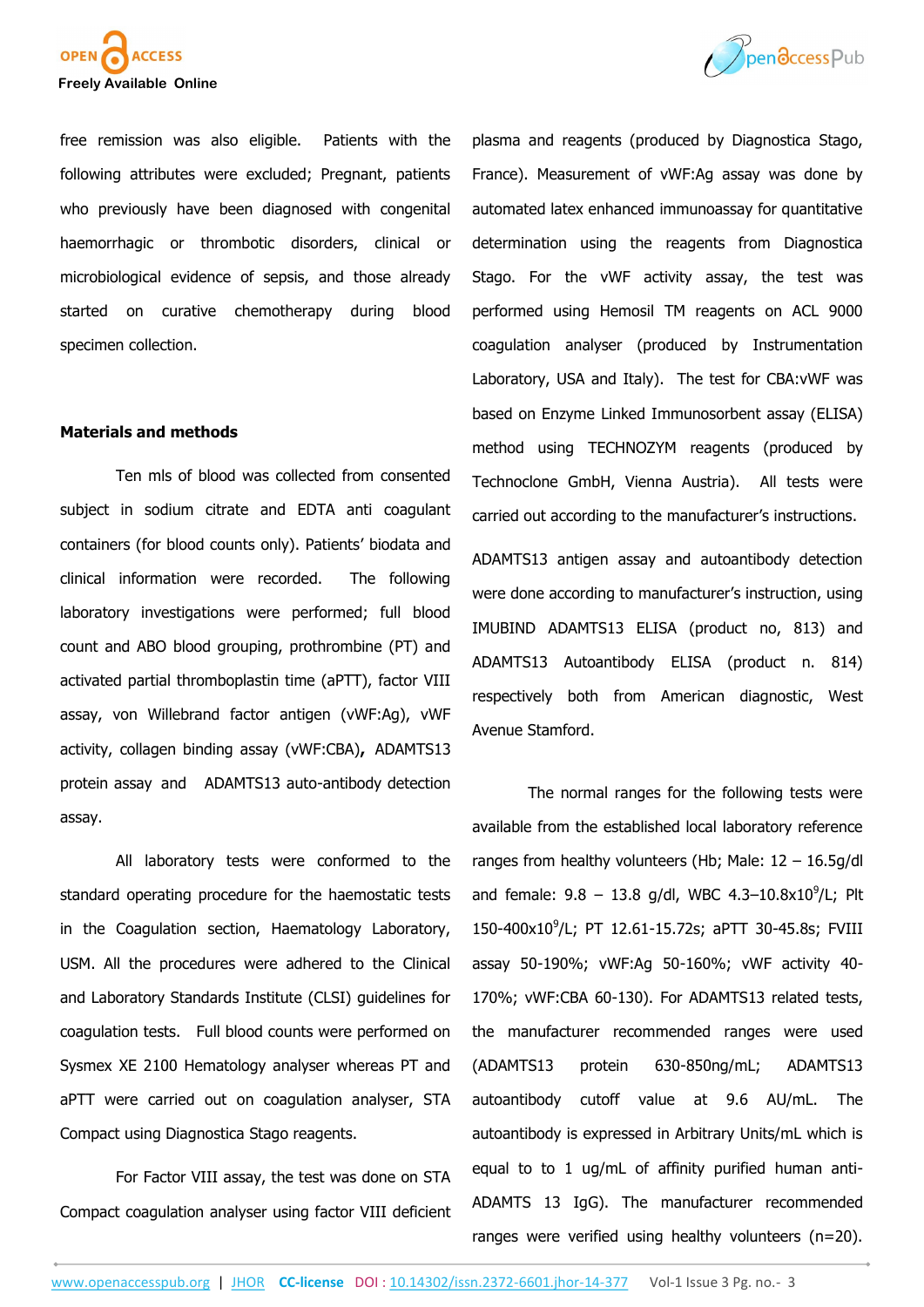



The detection limit of the analytical method for ADAMTS13 related parameters was not given by manufacturer and not tested in this study.

Data were analyzed using IBM SPSS (Statistical Package for Social Sciences) version 20. Normality tests were performed to determine the choice of statistical tests. For non parametric tests, the results were expressed as median (Interquartile range) and differences between two groups were analysed using Mann Whitney test.

shown in Fig 1 below. Diffuse large B cell lymphoma consisted the most common pathology, 38.3% of all cases. These cases were then grouped either into acute leukaemia; 34 (56.7%) or lymphomas 26 (43.3%). vWF antigen and acitivity were found to be predominantly elevated in all pathologies except in T-ALL. vWF:CBA was also found to be elevated in 88% of studied samples and this trend is consistently seen across all pathologies. ADAMTS13 antibody was found in 63.3% and reduced plasma ADAMTS13 protein was seen in 76.7% of studied population. However there was no significant correlation between plasma



#### **Results:**

A total of 60 Malay subjects were included in this study. The median age of these subjects was 42.5 (IQR: 23.25-57.5). There were 34(56.7%) male subjects and the rest were female. The types of haematological malignancies and their proportions are ADAMTS13 protein and antibody levels as shown in the table 2 matrix. Plasma ADAMTS13 protein levels were re-tabulated into low and normal or elevated and compared to plasma ADAMTS13 antibody in a 2x2 table, yet no significant association was seen by Fisher Exact test (p=0.597). There were four subjects with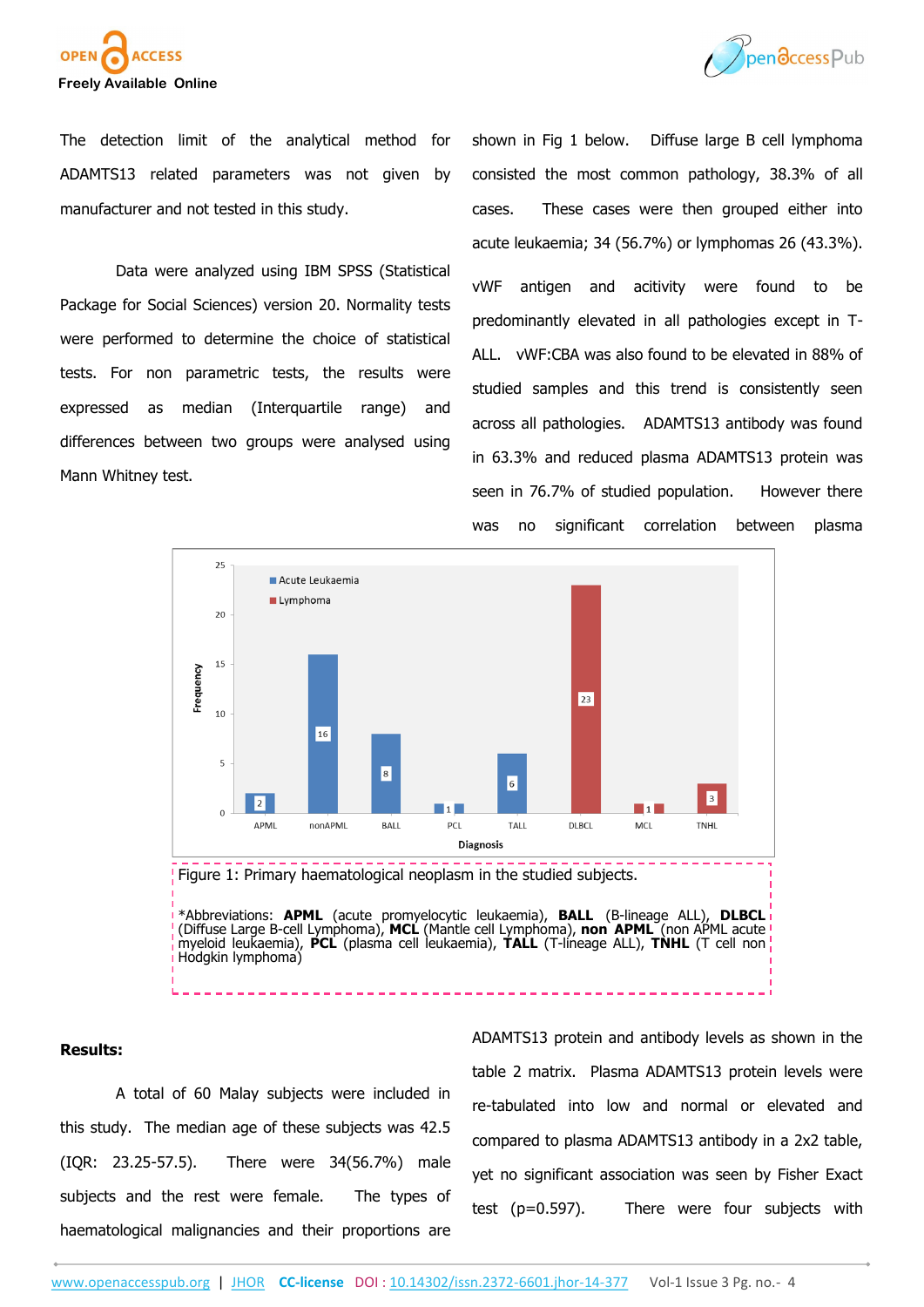



| Table 1: Subject biological and laboratory data                                                                                                                                 |                       |           |
|---------------------------------------------------------------------------------------------------------------------------------------------------------------------------------|-----------------------|-----------|
| <b>Variables</b>                                                                                                                                                                | <b>Median(IQR)</b>    | **P value |
| Prothrombin time (sec)                                                                                                                                                          | 14.75(13.8-15.85)     | 0.027     |
| Leukaemia                                                                                                                                                                       | 15.3(14.05-16.28)     |           |
| Lymphoma                                                                                                                                                                        | 14.25(13.25-15.17)    |           |
| <b>Activated Partial</b><br>Thromboplastin Time (sec)                                                                                                                           | 40.40(35.13-47.55)    |           |
| Leukaemia                                                                                                                                                                       | 40.2(35.38-47.65)     | 0.899     |
| Lymphoma                                                                                                                                                                        | 40.40(34.37-47.48)    |           |
| Plasma Factor VIII level (%)                                                                                                                                                    | 222.00(159.00-331.25) | 0.050     |
| Leukaemia                                                                                                                                                                       | 189.00(146.25-270.50) |           |
| Lymphoma                                                                                                                                                                        | 275.00(166.75-433.25) |           |
| Plasma vWF Antigen level (%)                                                                                                                                                    | 221.00(156.75-347.25) | 0.016     |
| Leukaemia                                                                                                                                                                       | 194.50(151.25-266.50) |           |
| Lymphoma                                                                                                                                                                        | 295.50(172.00-420.00) |           |
| Plasma vWF Activity (%) *                                                                                                                                                       | 226.48(144.73-316.51) | 0.026     |
| Leukaemia                                                                                                                                                                       | 187.38(144.20-274.93) |           |
| Lymphoma                                                                                                                                                                        | 314.01(145.08-404.70) |           |
| Plasma ADAMTS13 protein<br>(ng/mL)                                                                                                                                              | 263.78(21.58-583.86)  |           |
| Leukaemia                                                                                                                                                                       | 249.65(21.58-649.16)  | 0.881     |
| Lymphoma                                                                                                                                                                        | 263.78(10.50-525.84)  |           |
| Plasma ADAMTS13<br>autoantibody (AU/mL)                                                                                                                                         | 12.9(7.20-21.94)      | 0.090     |
| Leukaemia                                                                                                                                                                       | 13.27(8.22-28.06)     |           |
| Lymphoma                                                                                                                                                                        | 11.47(5.24-18.45)     |           |
| Collagen Binding Assay (%)                                                                                                                                                      | 178.19(151.01-234.28) | 0.021     |
| Leukaemia                                                                                                                                                                       | 165.18(136.92-202.06) |           |
| Lymphoma                                                                                                                                                                        | 205.26(163.94-246.64) |           |
| Total number of subjects = $60$<br>* Only 54 total samples were evaluated (6 missing data)<br>** Asymptotic p value (2-tailed) is displayed and analysed using Mann<br>Whitney. |                       |           |

undetectable ADAMTS13 protein; one each for AML with t(15,17) translocation, AML M5b, AML M5a, and relapse DLBCL, but only one patient with APML had the antibody.

There was also no significant correlations between either ADAMTS protein or antibody with vWF antigen, its acitivity or vWF:CBA.

Subsequently, each parameter was then compared between acute leukaemia and lymphoma grouping using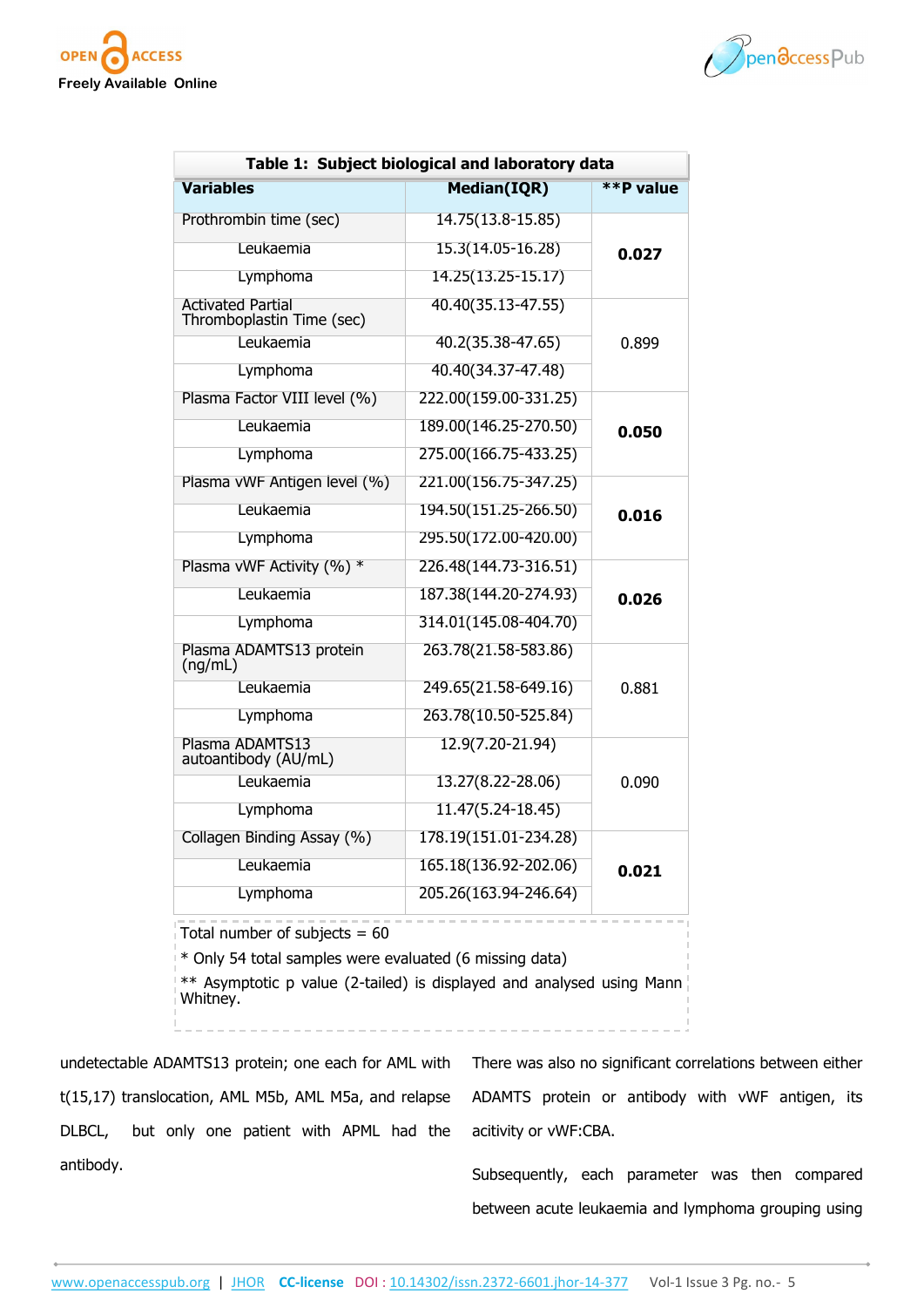



non-parametric, Mann-Whitney independent sample test. As expected, both the hemoglobin level and platelet count were significantly lower in the leukaemia group compared to the lymphoma group; 9g% (Intraquartile range; IQR: 8.18-10.08) versus 10.9g%  $(IQR: 9.48-11.63)$  (P=0.001) and 41.50 x 10<sup>9</sup>/L (IQR: 18.75-83.25) versus 309.50 x 10<sup>9</sup>/L (IQR: 189.75-444.75) (P<0.001) respectively. However the difference in total white cell count was not statistically significant; 14.50 x  $10^9$ /L (3.32-42.05) for leukaemia versus  $8.70 \times 10^{9}$ /L (7.03-13.49) for lymphoma (p=0.596). The rest of the data are displayed in table 1.

### **Discussion**

This study was done to investigate the abnormalities of vWF related parameters in aggressive haematological malignancies.

The elevated plasma vWF:Ag and activity as well as lowered plasma ADAMTS13 protein level seen in this study were in keeping to similar changes reported in earlier studies on solid tumors. (3-4) Oleksowicz showed that the level of plasma ADAMTS13 protease to be significantly lower in disseminated tumors compared to localized disease. Mean plasma FVIII:C, vWF:Ag and vWF:Rcof were all significantly elevated in patients with advanced stage solid tumors but not in localized disease when compared to normal patients. $3$  In a separate rather similar study involving Persian population, patients with both disseminated and localized tumors had significantly higher plasma vWF:Ag and lower ADAMTS13 protein compared to normal controls. The ADAMTS13 protein was shown to inversely correlated with vWF:Ag level  $(r=-0.4).<sup>4</sup>$ It is possible that

increased consumption of ADAMTS13 as demonstrated by high vWF antigen and activities in these cases have resulted in low ADAMTS13 protein.

We made use of manufacturer's reference normal values and grouped the subjects into two groups; acute leukaemias or lymphoma to gain reasonable numbers for comparative analysis. Plasma cell leukaemia is not an acute leukaemia but was arbitrarily grouped together due to it's dispersive and clinically aggressive nature. The leukaemias are naturally more disseminated compared to lymphomas and are expected based on previous results to have higher vWF:Ag, vWF activity, and vWF:CBA. On the contrary the result of this study was the exact reversed. The lymphomas showed significantly higher level of vWF activities compared to the leukaemias. Similar to the previous study we also demonstrated reduced ADAMTS13 protein level with 76.7% of all subjects having levels below the reference range. However the protease levels were not significantly different between the two groups. Unlike the previous study, there was no correlation between ADAMTS13 protein levels with vWF-related parameters.

The relatively higher vWF-related parameter levels among lymphomas compared to acute leukaemias provide a possible explanation to a marginal higher rate of venous thromboembolism seen among lymphomas compared to the latter (local data not included). It is difficult to compare the various rates derived from different population and different diagnostic criteria. Epidemiological data from the Californian Cancer Registry showed that the 2-years cumulative rates for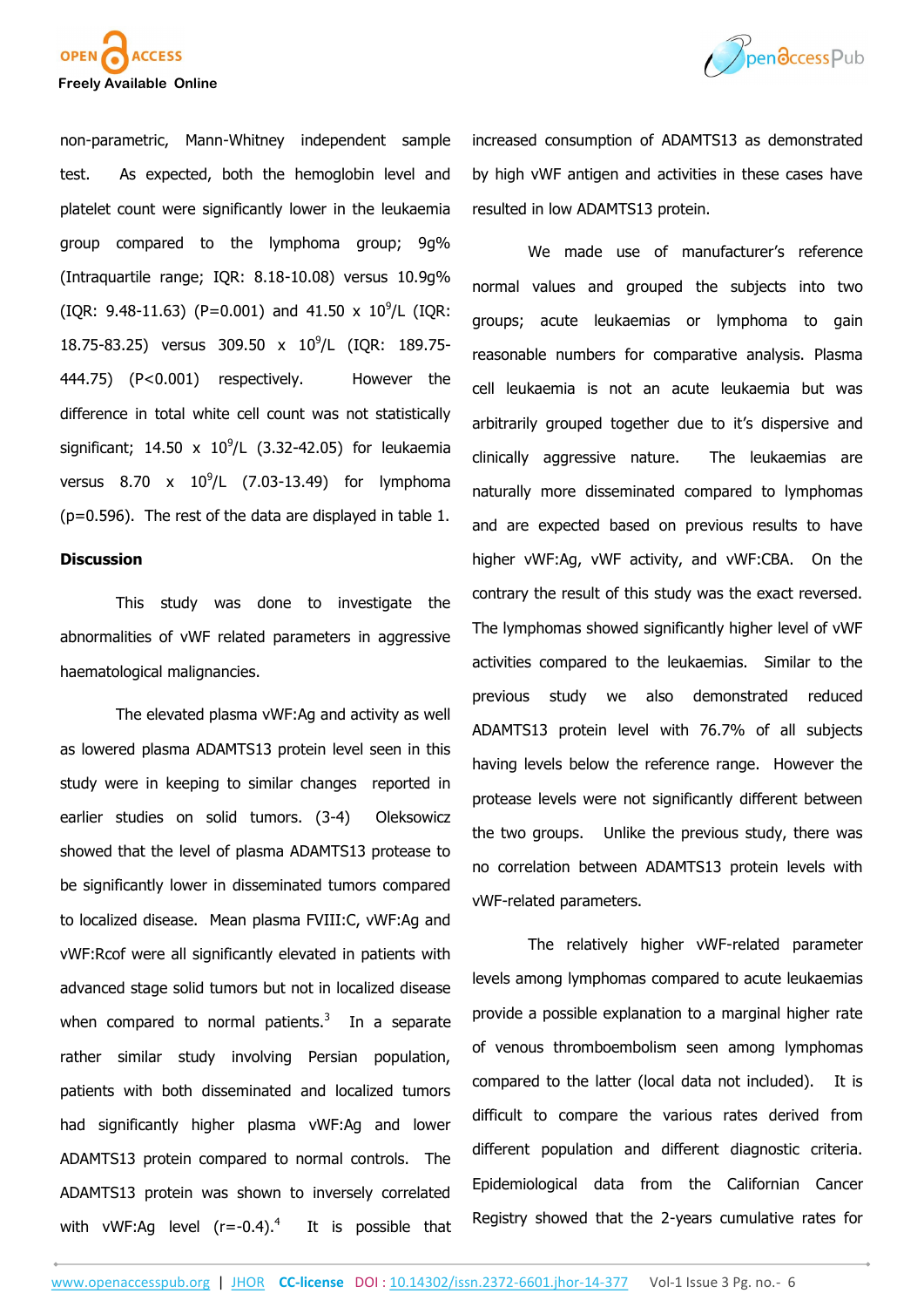



venous thromboembolism (deep vein thrombosis or pulmonary embolism) was 3.6, 3.7 and 4.7 in acute myeloid leukaemia, acute lymphoblastic leukaemia and aggressive lymphomas respectively.<sup>7-8</sup>

Measures were taken to remove patients with sepsis from this study sample yet the depicted vWFrelated parameters have similar profile to those shown during severe sepsis (elevated plasma vWF antigen, activity, vWF:CBA and reduced plasma ADAMTS13 protein) suggesting possible sharing of pathophysiological mechanism between neoplasm and inflammation.<sup>9</sup> In addition to lowered ADAMTS13 synthesis in the liver, it was shown that sepsis lead to increase ADAMTS13 catabolic digestion by various cleaving protease among them, such as granulocyte elastase.<sup>5</sup>

In TTP, acquired anti-ADAMTS13 antibodies contribute to low ADAMTS13 protease. These antibodies has since also been identified in other diseases i.e sepsis, inflammatory diseases etc. We showed that there was a high prevalence with almost two third of patients with acute leukaemias and agressive lymphomas having detectable IgG anti-ADAMTS13 antibodies. However these detected IgG antibodies do not appear to contribute in lowering plasma ADAMTS13 protein level or affecting the vWF:CBA. None of the subjects were found to have clinical features of TTP in this study. There are several possibilities to explain these findings. We did not assess the sensitivity of the reagents and perform local validation studies. It is also possible that these are non-inhibitory antibodies targeting on less significant domains. Autoantibodies derived from plasma of patients with clinical TTP are most commonly directed against the cystein-rich spacer (cys-rich/spacer) domain of ADAMTS13. Activities against various other domains have also been registered at lesser frequencies. $10$  In a study evaluating patients with immunopathology other than TTP, low titers of IgG anti-ADAMTS13 antibodies (measured using ELISA assay) were found in 3.6% ,13% and 5% of healthy donors, patients with systemic lupus erythromatosis and antiphospholipid syndrome respectively. The ELISA technique was found to have more sensitive detection compared to the ADAMTS13 neutralizing inhibitor technique. In that study too there was no correlation between antibody levels and plasma ADAMTS13 protease activity.<sup>6</sup>

Presence of anti-ADAMTS13 IgG antibodies was common among the aggressive types of hematological malignancies (76.7%). The presence of these antibodies among AML patients was an unexpected finding. Though the presence of autoantibodies is rather explainable in lymphoid malignancies, in AML the mechanism of its development requires further exploration. The persistence positivity of auto IgG is more important to exclude false positive results due to transient circulating antibodies of unknown clinical significance. The titre level may also indicate the clinical significance of the antibody thus requiring further confirmation.

In the recent guideline on diagnosing TTP cases<sup>11</sup>, severely reduced ADAMTS13 activity < 5%  $\pm$ the presence of an inhibitor or IgG antibodies, confirms the diagnosis. However none of the cases in this study had typical clinical manifestation of TTP.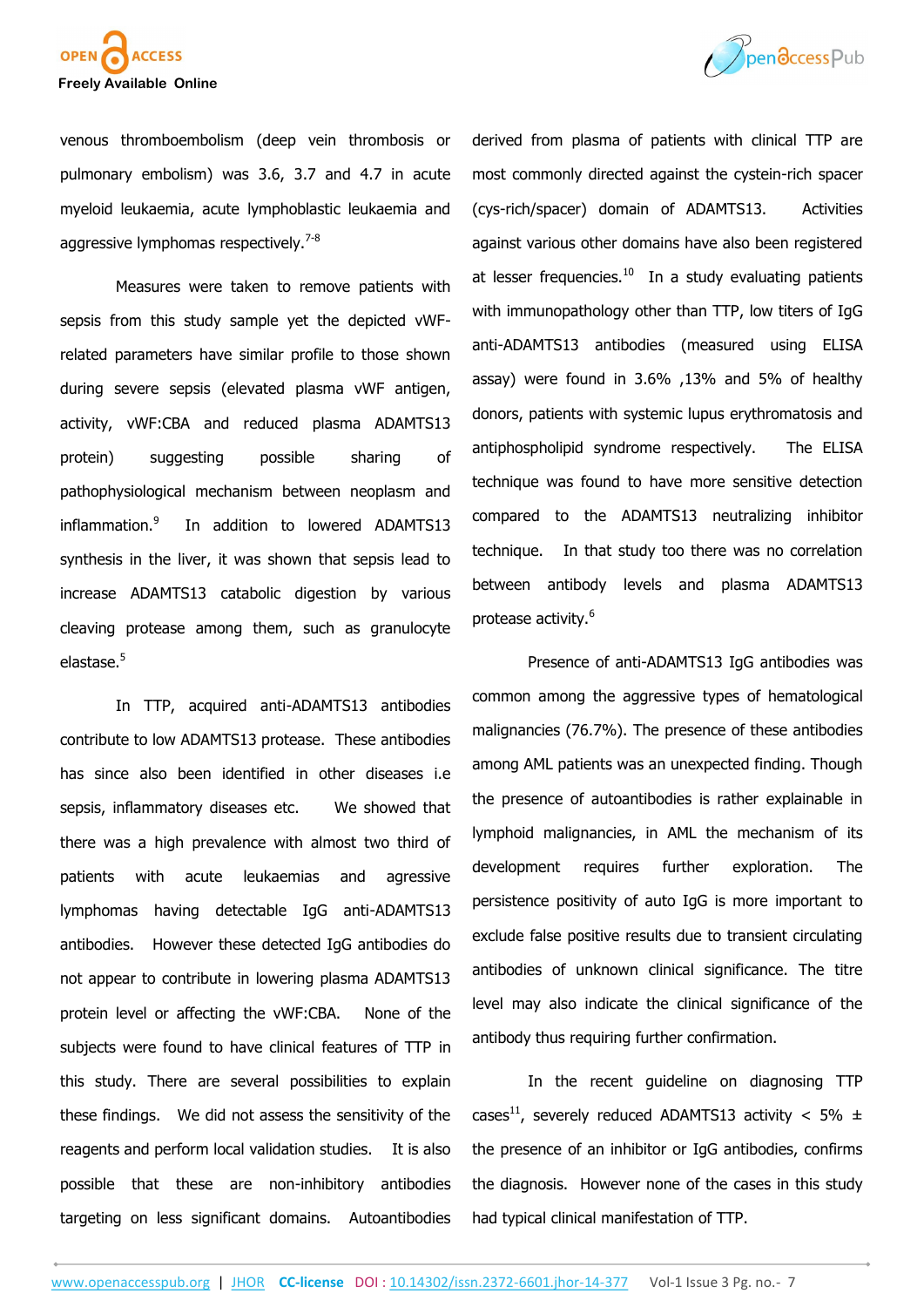



It would have been beneficial if this study also looked into vWF multimeric composition analysis and ADAMTS13 activities rather just the protein. Increased proteolysis of ADAMTS13 was associated with reduced high molecular weight vWF multimers. vWF multimer analysis may further characterise the vWF changes in aggressive haematological malignancies. In future, anti -ADAMTS13 antibodies detection should be combined with neutralizing technique to confirm their functional effect, as this test is more specific.

### **Conclusion**

In conclusion, the vWF:Ag, vWF activity,and vWF:CBA were elevated with corresponding reduction in ADAMTS13 protein level in haematological malignancies similar to other solid tumors. The changes in the vWF related parameters were significantly more pronounced in aggressive lymphomas compared to acute leukaemias. These findings may partly explain the prevalence of higher VTE in lymphomas as compared to acute leukaemias. Presence of non-inhibitory anti-ADAMTS13 antibodies was common among hematological malignancies but they did not appear to affect ADAMTS13 protein levels or the vWF parameters.

### Conflict of interest: Nil

Acknowledgement: This study was supported under Malaysian Fundamental Research Grant Scheme, FRGS 203/PPSP/6171116 and Mr Mohd Anuar Nordin for his technical assistance.

### **References**

- 1. Mohri H. Acquired von Willebrand syndrome: Features and management. American Journal of Hematology. 2006;81(8):616-23.
- 2. Blom JW, Doggen CJM, Osanto S, Rosendaal FR. Malignancies, Prothrombotic Mutations, and the Risk of Venous Thrombosis. JAMA: The Journal of the American Medical Association. 2005 February 9, 2005;293(6):715-22.
- 3. Oleksowicz L, Bhagwati N, DeLeon-Fernandez M. Deficient Activity of von Willebrand's Factor-cleaving Protease in Patients with Disseminated Malignancies. Cancer Research. 1999 May 5, 1999;59(9):2244-50.
- 4. Mannucci P, Karimi M, Mosalaei A, Canciani M, Peyvandi F. Patients with localized and disseminated tumors have reduced but measurable levels of ADAMTS-13 (von Willebrand factor cleaving protease). Haematologica. 2003 April 1, 2003;88 (4):454-8.
- 5. Ono T, Mimuro J, Madoiwa S, Soejima K, Kashiwakura Y, Ishiwata A, et al. Severe secondary deficiency of von Willebrand factor–cleaving protease (ADAMTS13) in patients with sepsisinduced disseminated intravascular coagulation: its correlation with development of renal failure. Blood. 2006 January 15, 2006;107(2):528-34.
- 6. Rieger M, Mannucci PM, Hovinga JAK, Herzog A, Gerstenbauer G, Konetschny C, et al. ADAMTS13 autoantibodies in patients with thrombotic microangiopathies and other immunomediated